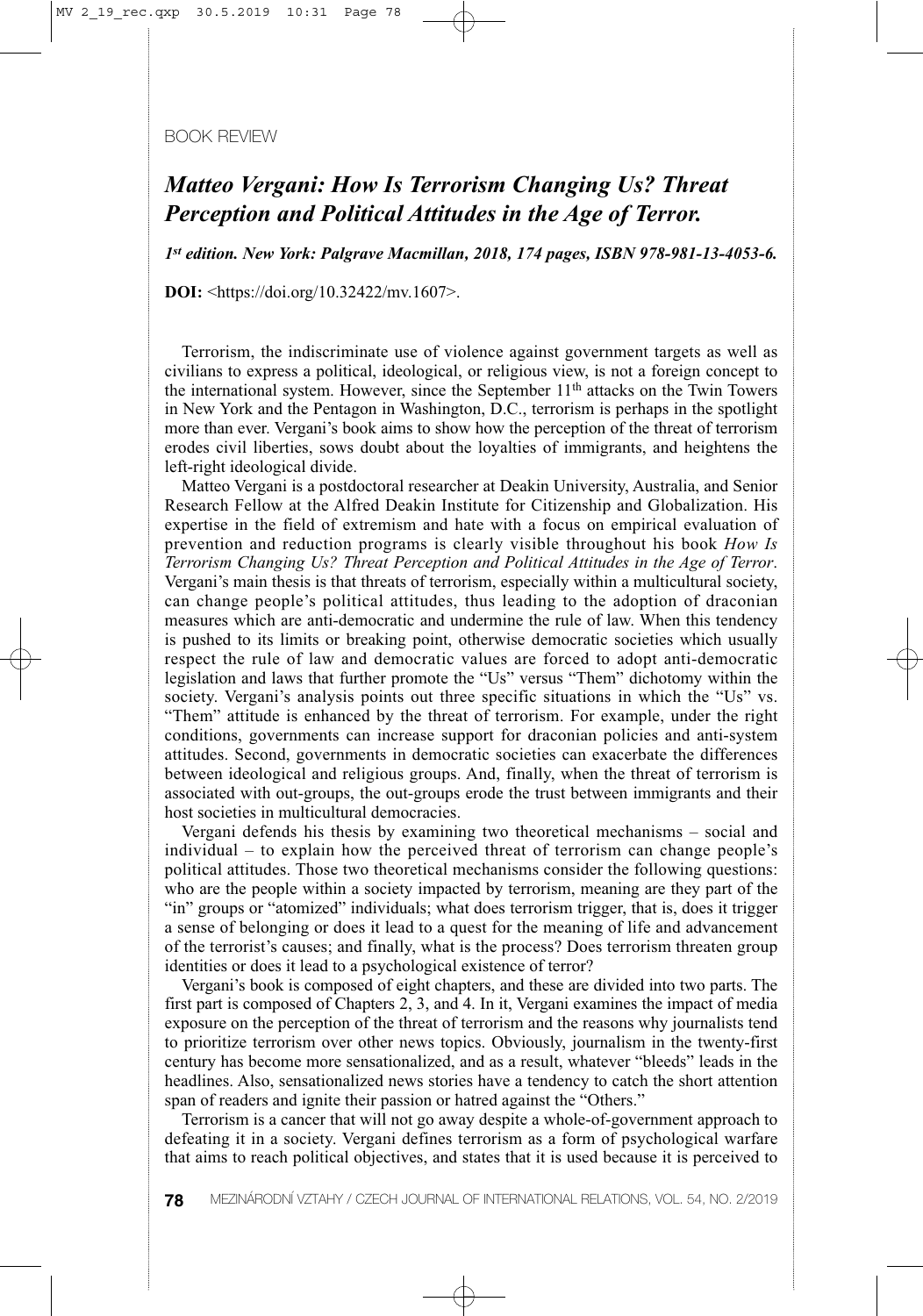be an instrumental means to achieving those aims (p. 12). Based on Vergani's definition, terrorism has multifunctional objectives when perpetrated by sympathizers of the terrorists. One such objective is to instill fear and resentment in multicultural societies. This can be examined by looking at the social and individual mechanisms through which terrorism can change people's political attitudes. While most individuals are more likely to die from a chronic disease such as diabetes or chronic heart disease than to die in a terrorist attack, a mere mention of the word terrorism strikes fear into the hearts and minds of individuals regardless of whether their society has or has not been a victim of a terrorist attack. The actions perpetrated by terrorist organizations such as Al-Qaeda or the Islamic State of Iraq and the Levant bring fear and a sense of vulnerability to a country's citizens despite their government's efforts to protect them.

Why does terrorism cause more fear in individuals than an ordinary criminal attack on the streets? This is not simply a rhetorical question. Vergani argues that there are three reasons for why the perceived threat of terrorism could become a real threat. First, deaths at the hands of others provoke more moral outrage than accidental ones. Second, the very objective of terrorism is to terrorize a population through the media, since the media reports make the population see a terrorist attack as an unpredictable event that could hit anyone anywhere. Finally, terrorism aims at maximum publicity and political impact (p. 31). Vergani's three reasons highlight the fact that acts of terrorism have both a political and an emotional effect. From a political viewpoint, terrorists want to show citizens and governments alike that they do not have total control of the situation. In terms of the emotional aspect, terrorism instills fear in the hearts and minds of citizens. Their resulting sense of despair and inability to carry on their daily activities without looking over their shoulders can overcome them.

In the second part of the book, composed of Chapters 5, 6, and 7, Vergani examines the effects of terrorism on people's political attitudes, primarily in terms of the social construction of reality based on media representation. This is an important discussion for the field of International Relations and the study of terrorism. The threat of terrorism, either perceived or real, does not exist in a vacuum. Bernard Cohen, the dean of American communication theory, in his book The Press and Foreign Policy (1963), stated that *"the press may not be successful much of the time in telling people what to think, but it is stunningly successful in telling its readers what to think about"* (p. 13). Vergani also emphasizes the importance of the media in his book, arguing that the media makes an important contribution to magnifying perceptions of threat, especially in countries where there is no direct experience of terrorism (p. 33). In other words, the media's images of terrorists as powerful and threatening, increase the fear and citizens' preference for negotiations rather than military action. Conversely, when the news frames the terrorist act as an injustice, the viewers experience more anger, and consequently they increase their support for aggression.

Another important contribution to the existing literature on terrorism is Vergani's discussion of how the threat of terrorism creates in-groups and brings people together in the spirit of solidarity in moments of chaos. Think of the post-9/11 United States, where citizens, without much thinking, overwhelmingly supported the passage of the PATRIOT Act by members of Congress only to later realize that the devil was in the details of the bill. However, as Vergani succinctly explains, *"the threat of violence makes people cling to the group of belonging and its values and traditions, and it boosts aggression against the enemy, both real and perceived"* (p. 22). The perception or fear of terrorism creates an "Us" versus "Them" political environment which leads to nations adopting a strategy of tension. This strategy of tension is used by political groups or political parties to create an atmosphere of chaos to demonstrate the need for the State, which has a legitimate monopoly over the use of force, to impose draconian laws and regulations to control human behavior, regardless of whether the laws and regulations are necessary. The strategy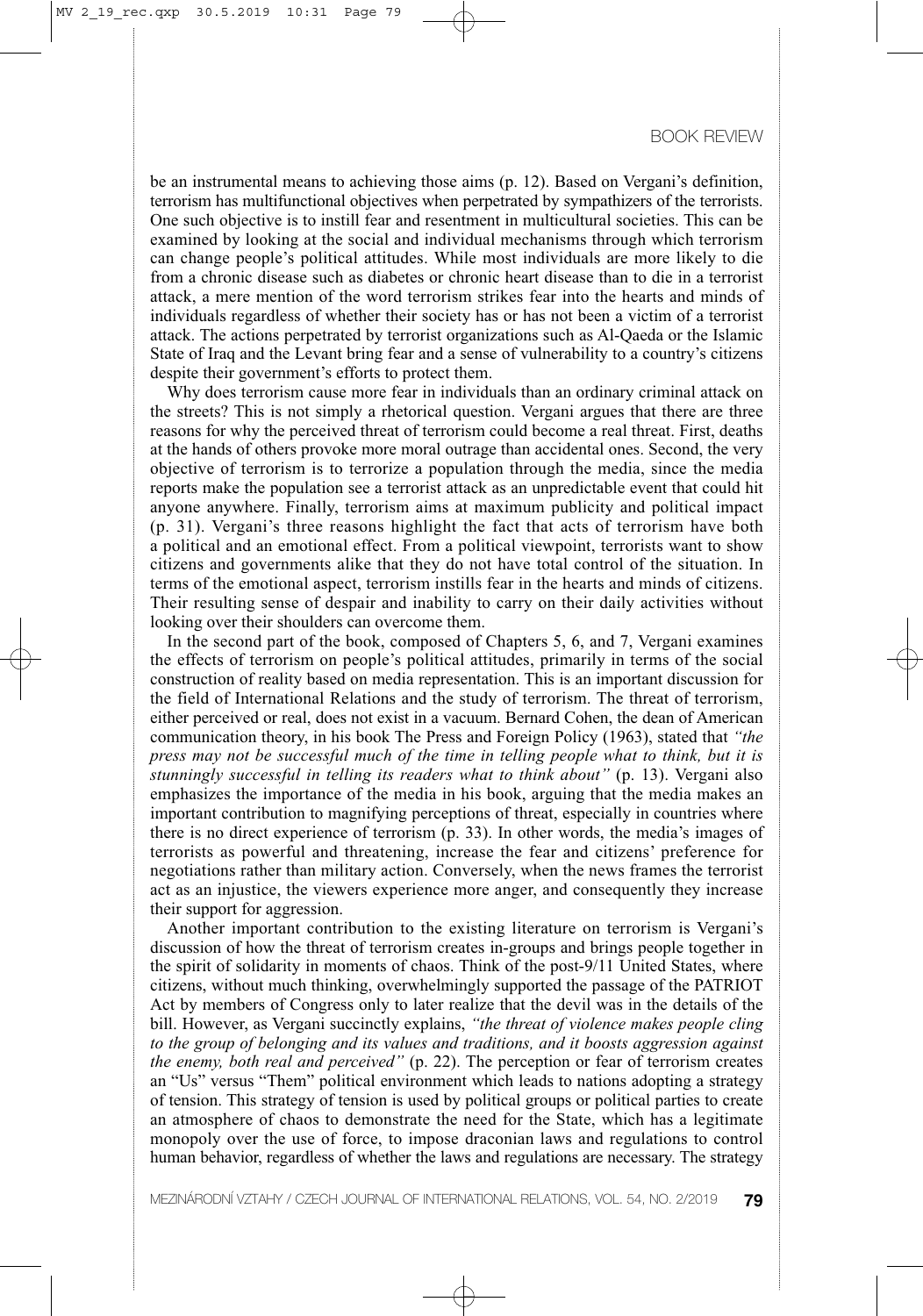## BOOK REVIEW

of tension *"is a form of political engineering"* (p. 24). That is to say, it is a strategy which motivates the political action used by political parties to achieve some desired effect on the social and political system. Perhaps the best examples of this are the U.S. President Donald J. Trump's anti-immigration policy and his transgender ban on the military, whose aim is to foment discord and ignite his political base into action in light of the loss suffered by the Republican Party in the 2018 general elections for the House of Representatives. The discussion of "Us" vs. "Them" as a political tool within society was first introduced by the political scientist Harold R. Isaacs in his book *Idols of the Tribe: Group Identity and Political Change* (1975). In it, Isaacs argues that the "We" in society are perceived as having all the good attributes that society should embrace and value, while the "Other" or "Them" are the undesirable, the rotten totem, the untouchable of society.

Vergani's strategy of tension also highlights the fact that the perceived threat of terrorism can change people's attitudes when it triggers in-group and out-group identities that resonate with the current political environment as seen in much of Europe, in the United States, and, most recently, in Brazil with the election of Jair Bolsonaro. In order to validate his position, Vergani relies on two theories of mass communication theory, namely, agenda setting and priming theory. Agenda-setting is the ability of the media to highlight issues it considers important, thus making politicians and viewers see the issue as important as well. Agenda-setting theory dates back to 1922, when the newspaper columnist Walter Lippman called our attention to the fact that the media had an awesome power to present images to the public. Priming theory, on the other hand, argues that the way in which politicians propose to counter the threat of terrorism becomes a key criterion for evaluating them in the minds of the voters. Vergani points out that watching emotional news reports about terrorism on TV has a greater emotional impact than watching news reports about the same events accompanied by less emotional imagery.

The last important contribution to the terrorist literature by Vergani is his discussion of the market-oriented and public-oriented media systems as promoters of the threat of terrorism, either real or perceived. According to Vergani, *"commercial media companies are particular keen to underline the emotional implications of terrorism news, more than public-owned media companies"* (p. 76). The market-oriented media system operates on the basis of if it "bleeds," it leads. The function of the media in a market-oriented media system is to entertain or provide infotainment, not to educate the public consumers. Television shows such as *The Maury Povich Show*, a television program that deals with sensationalistic topics such as individuals attempting to discover the paternity of children, became popular in the U.S. since they do not require much thinking or analysis. They are purely infotainment. Also, tabloid journalism prevails in a market-oriented media system due to its focus on strong emotions and attempts to captivate the audiences through the exaggeration of negative information, sensationalism, and shock.

While Vergani's book is a welcome contribution to the terrorism literature, there are a few shortcomings in it. For example, the book lacks a discussion of terrorism as a national security concern. Terrorism is an important issue that cannot be dissociated from the nation-state. Therefore, the book would benefit from a discussion of how terrorism as a national security issue makes the nation-state more vulnerable, thus further fomenting the dichotomy and separation between "Us" and "Them". Another shortcoming from a communication theory point of view is the absence of any discussion of the explosion of open-source information as a contributing factor in the rise of websites promoting the sick ideology of terrorism. Lastly, Vergani misses an important topic of discussion regarding the media in the twenty-first century: the rise of "deepfakes." "Deepfakes" are highly realistic and difficult-to-detect digital manipulations of audio or video. Those "deepfake" videos which are widely produced by ISIS and Al-Qaeda include digitally manipulated audio or video material that is designed to be as realistic as possible. Those